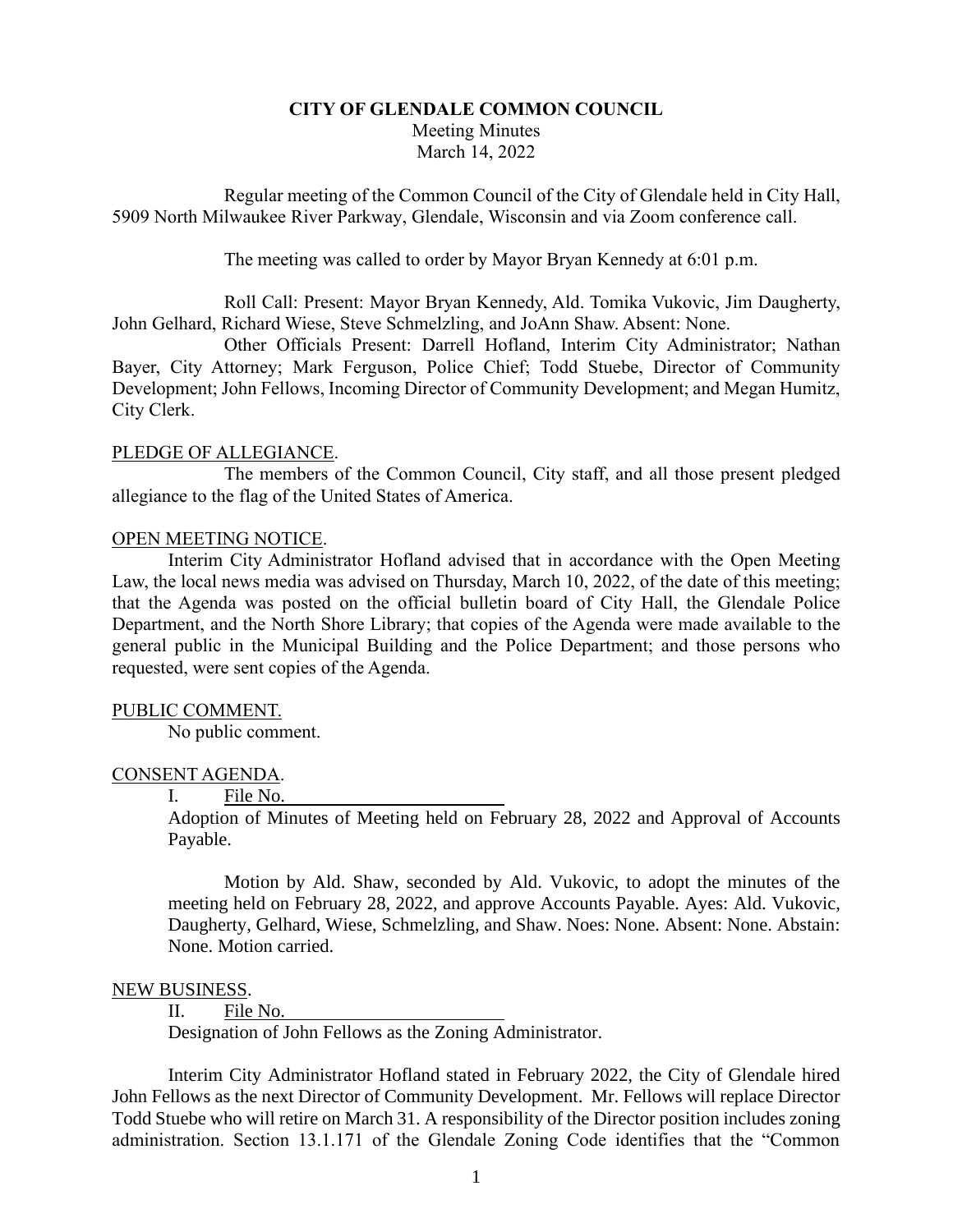Council shall designate the Zoning Administrator". Mr. Fellows briefly introducing himself and was welcomed by the members of the Common Council.

Motion by Ald. Shaw, seconded by Ald. Daugherty, to approve the Designation of John Fellows as Zoning Administrator. Ayes: Ald. Vukovic, Daugherty, Gelhard, Wiese, Schmelzling, and Shaw. Noes: None. Absent: None. Abstain: None. Motion carried.

III. File No. Resolution Expressing the Glendale Common Council's Support for Ukraine and the People of Ukraine.

Interim City Administrator Hofland stated the Resolution is to express support for the Ukraine and people of Ukraine and condemn the invasion of Ukraine as it is threat to international peace and democracy.

Mayor Kennedy invited two guests to share their perpsective and experiences with Ukraine, Rabbi Mendel Shmotkin, Executive Director of Chabad-Lubavitch of Wisconsin, and Olga Soroka, a resident of Glendale for over thirty years.

Rabbi Shmotkin stated the Chabad-Lubavitch of Wisconsin originated in Ukraine, and now has branches all over the world. It is the largest Jewish outreach program in the world, and rose up after the Cold War. The Rabbi has numerous colleagues in Ukraine, and the Chabad-Lubavitch is a flourishing community with schools, senior and community centers, orphanages, and much more. The organization started out as an educational organization and has become a humanitarian organization as well. In the current events, they are assisting women and children, as the men are unable to leave the country unless they have a foreign passport. Underground travel systems have been set up, with camps and transit centers and over 45,000 have already been helped out of Ukraine into Europe and Israel. The Chabad-Lubavitch has borrowed and raised funds, as the numbers are staggering at the cost to resettle people outside of Ukraine, and there is an expecation they will be called upon again to assist more refugees.

Ms. Soroka stated she came to the United States with her parents and son. Her son currently resides with a Ukrainian wife whose family is still living in Ukraine. They are unable to leave Ukraine, and have a family farm which has been in the family for several generations. The family is currently making and providing food for members of the Ukrainian army. Ms. Soroka stated this was something most people in Ukraine knew was coming but were still stunned when it happened. As a Jewish woman, she expressed how reminiscent the actions are of what happened when people were fleeing the Nazis, and how obvious it is that history has repeated itself. Ms. Soroka expressed her gratitude for her community and friends, and the support for those in Ukraine.

Mayor Kennedy expressed his appreciation to Rabbi Shmotkin and Ms. Soroka for being present and sharing their experiences with the Council.

Ald. Schmelzling stated we don't realize how close we are to people across the world until an event like this happens. In his professional work, he works with developers whose headquarters were recently devastated by a bombing in Ukraine.

Motion by Ald. Gelhard, seconded by Ald. Daugherty, to approve the Resolution Expressing the Glendale Common Council's Support for Ukraine and the People of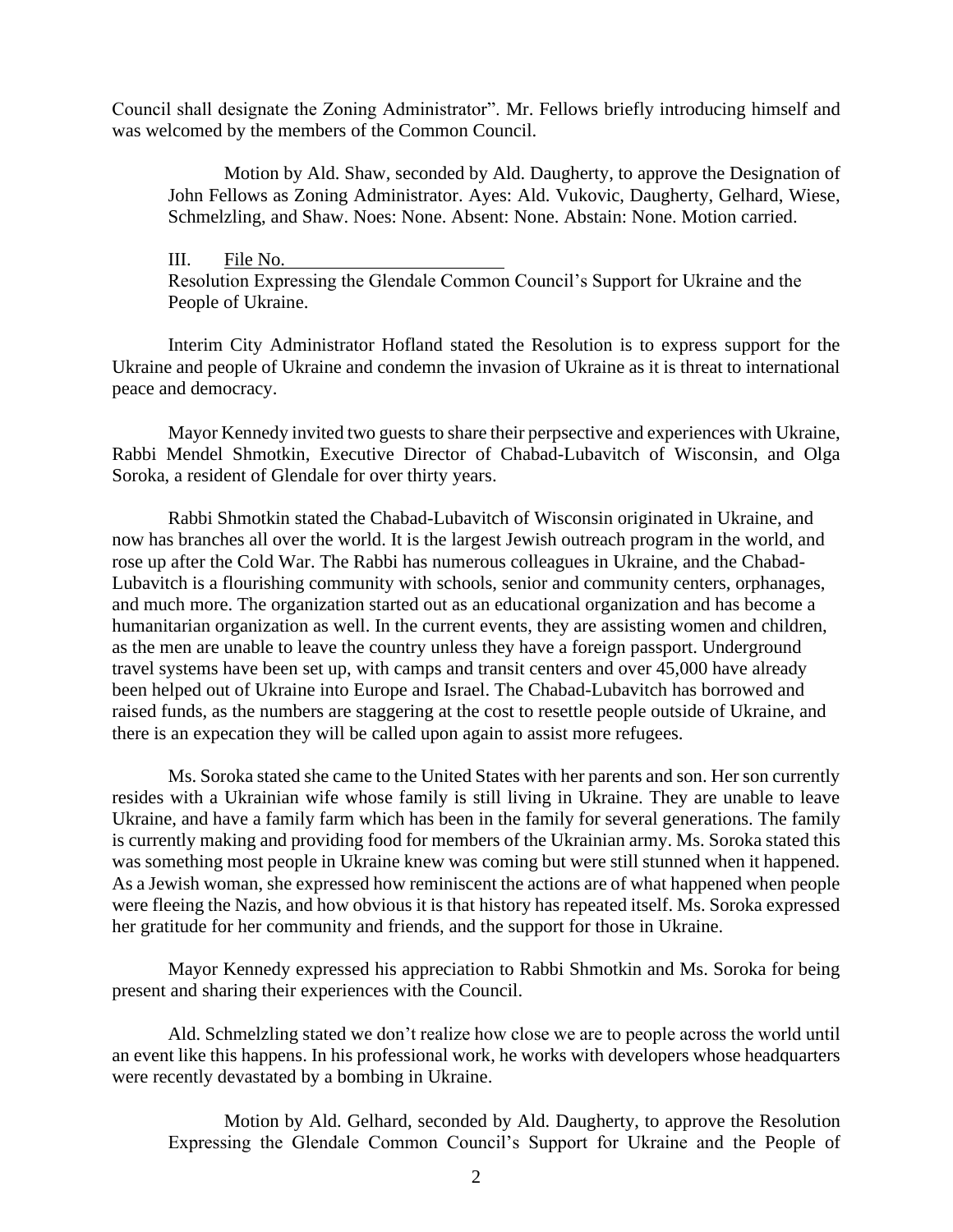Ukraine. Ayes: Ald. Vukovic, Daugherty, Gelhard, Wiese, Schmelzling, and Shaw. Noes: None. Absent: None. Abstain: None. Motion carried.

### IV. File No.

Rezone of 5812 (Tax Parcel Number 168-9981-000) and 5820 (Tax Parcel Number 168- 9980-001) North Green Bay Avenue from B-4 Office-Research-Service Business District to M-1 Warehouse, Light Manufacturing, Office and Service District. Schedule Common Council Public Hearing for 6:00p.m., Monday, April 11, 2022.

Mayor Kennedy stated rezoning the 5812 and 5820 North Green Bay Avenue properties from B-4 Office-Research-Service Business District to M-1 Warehouse, Light Manufacturing, Office and Service District will provide for a uniform zoning classification for all of the lands located at the southeast corner of North Green Bay Avenue and West Civic Drive, including the 1717 West Civic Drive property, and will provide for uniform zoning for a prospective redevelopment use of some of the lands. Staff recommends that the Common Council schedule their Public Hearing for the proposed rezoning of 5812 and 5820 North Green Bay Avenue from B-4 Office-Research-Service Business District to M-1 Warehouse, Light Manufacturing, Office and Service District for 6:00 p.m., Monday, April 11, 2022.

Motion by Ald. Shaw, seconded by Ald. Gelhard, to approve the Scheduling of a Public Hearing for the proposed rezoning of 5812 and 5820 North Green Bay Avenue from B-4 Office-Research-Service Business District to M-1 Warehouse, Light Manufacturing, Office and Service District for 6:00 p.m., Monday, April 11, 2022. Ayes: Ald. Vukovic, Daugherty, Gelhard, Wiese, Schmelzling, and Shaw. Noes: None. Absent: None. Abstain: None. Motion carried.

V. File No.

Authorizing the City Administrator to proceed with property appraisal(s) leading to the acquisition of a property located at 6379 North Sunny Point Road (Tax Parcel 161-9941- 000) and, if necessary, a remnant parcel of land adjacent to the west (Designated as Gap), in cooperation with the Milwaukee Metropolitan Sewerage District (MMSD) Intermunicipal Cooperation Agreement for the Voluntary Acquisition of Properties within the Milwaukee River Floodplain.

Mayor Kennedy stated Pursuant to the Intergovernmental Cooperation Agreement between the City of Glendale and the Milwaukee Metropolitan Sewerage District (MMSD) for the Voluntary Acquisition of Properties within the Milwaukee River Floodplain, as regards to both flood risk reduction and habitat improvement related to the construction of a fish ladder, acquisition of the 6379 North Sunny Point Road property and adjacent gap property will facilitate the accomplishment of both objectives. The first necessary step in the process will be for the City Administrator to obtain an appraisal of the property or properties. The property owner is asking that his parent be allowed to live in the residence for the remainder of their life. As such, a life tenancy agreement would be a required outcome of the future negotiations and agreement. Also, MMSD seeks a construction access easement and operation and maintenance access easement across the property to provide for such access to the fish ladder, and perhaps also the Kletzsch Park dam structure. MMSD will reimburse the City of Glendale for all costs associated with the acquisition of the properties pursuant to the Intermunicipal Cooperation Agreement and MMSD verbal commitment.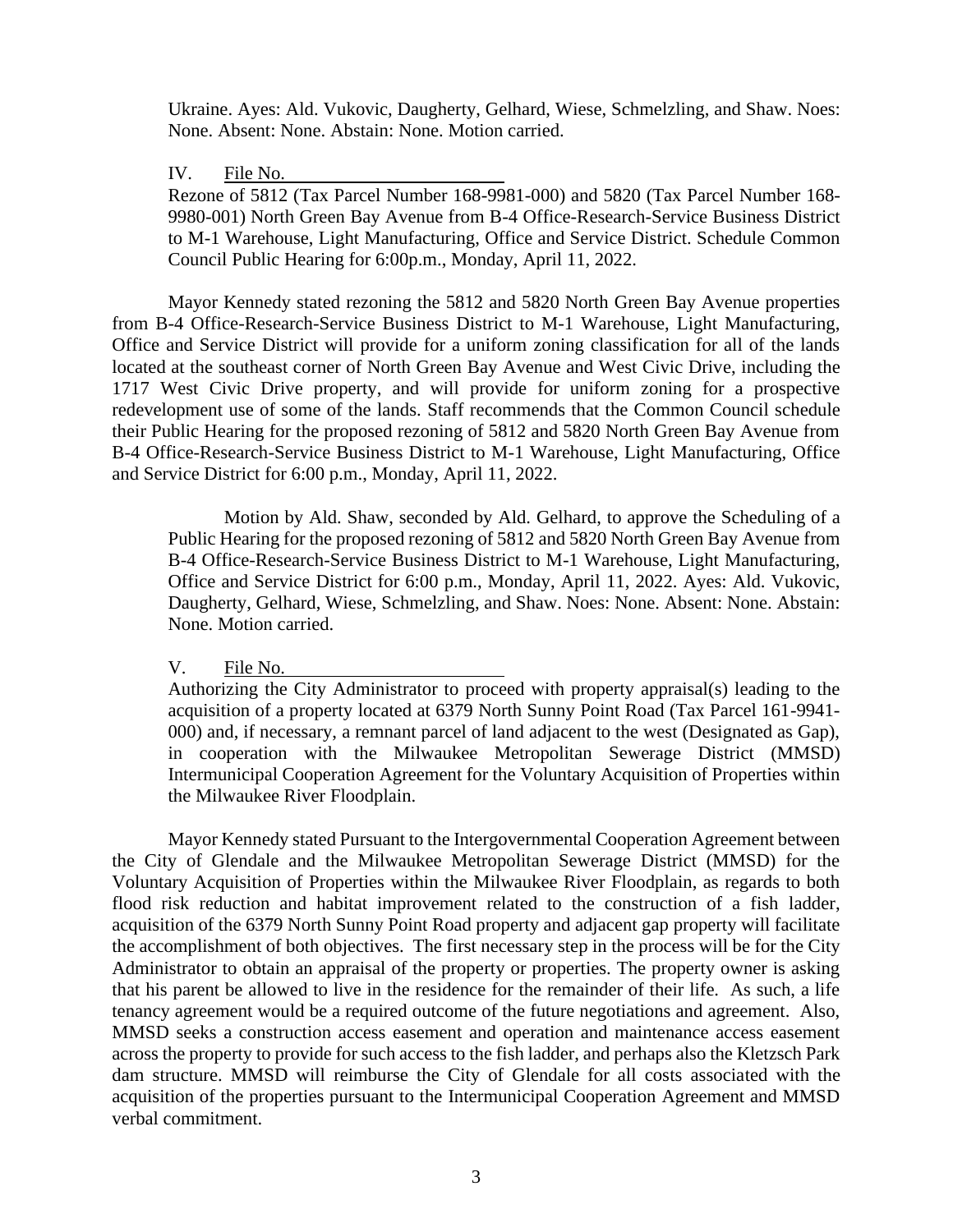Motion by Ald. Gelhard, seconded by Ald. Shaw, to approve the Authorization to the City Administrator and Staff to proceed with the appraisal of the 6379 North Sunny Point Road property and adjacent remnant Gap parcel as necessary, with all costs to be imbursed by MMSD. Ayes: Ald. Vukovic, Daugherty, Gelhard, Wiese, Schmelzling, and Shaw. Noes: None. Absent: None. Abstain: None. Motion carried.

VI. File No. A Proclamation Recognizing Todd Stuebe for his 24 Years of Service to the City of Glendale.

Interim City Administrator Hofland stated the Proclamation is to recognize and thank Todd Stuebe for his 24 years of exception service to Glendale and wish him well on the occasion of his retirement.

Motion by Ald. Wiese, seconded by Ald. Vukovic, to approve the Proclamation Recognizing Todd Stuebe for his 24 Years of Service to the City of Glendale. Ayes: Ald. Vukovic, Daugherty, Gelhard, Wiese, Schmelzling, and Shaw. Noes: None. Absent: None. Abstain: None. Motion carried.

VII. File No.

A Proclamation Designating April 12, 2022 as "Education and Sharing Day" in the City of Glendale.

Mayor Kennedy stated the Proclamation is to recognize and acknowledge the lasting contributions of Lubavitcher Rebbe, Rabbi Menachem Schneerson toward improvements in world education, morality, and acts of charity; as well as call upon residents to reach out within the community to create a better, brighter, and more hopeful future for all.

Rabbi Mendel Shmotkin stated Rabbi Schneerson was instrumental in seeing that edcuation in America took on a higher profile, and believed not just in school education but moral education as well. The foundation of these beliefs was teaching good behavior at home, which then spread into the community.

Motion by Ald. schmelzling, seconded by Ald. shaw, to approve the Proclamation Designating April 12, 2022 as "Education and Sharing Day" in the City of Glendale. Ayes: Ald. Vukovic, Daugherty, Gelhard, Wiese, Schmelzling, and Shaw. Noes: None. Absent: None. Abstain: None. Motion carried.

VIII. File No.

Approval for the Mayor to submit a grant application to the Johnson Controls Foundation for the continuation of funding for Richard E. Maslowski Park.

Mayor Kennedy stated in 2016, the City of Glendale entered into an agreement with the Johnson Controls Foundation to provide up to \$900,000 in funding for the construction of Richard E Maslowski Park and for the naming rights to the JCI Amphitheater. Payments were to be made at \$90,000 per year for ten years. Due to JCI Foundation regulations, the initial agreement only covered the first three years of the project and was to be renewed every three years. JCI made annual payments of \$90,000 in 2016, 2017, and 2018. The agreement was never renewed. No payments were received in 2019 or 2020. After a number of talks in 2020, a \$50,000 contribution